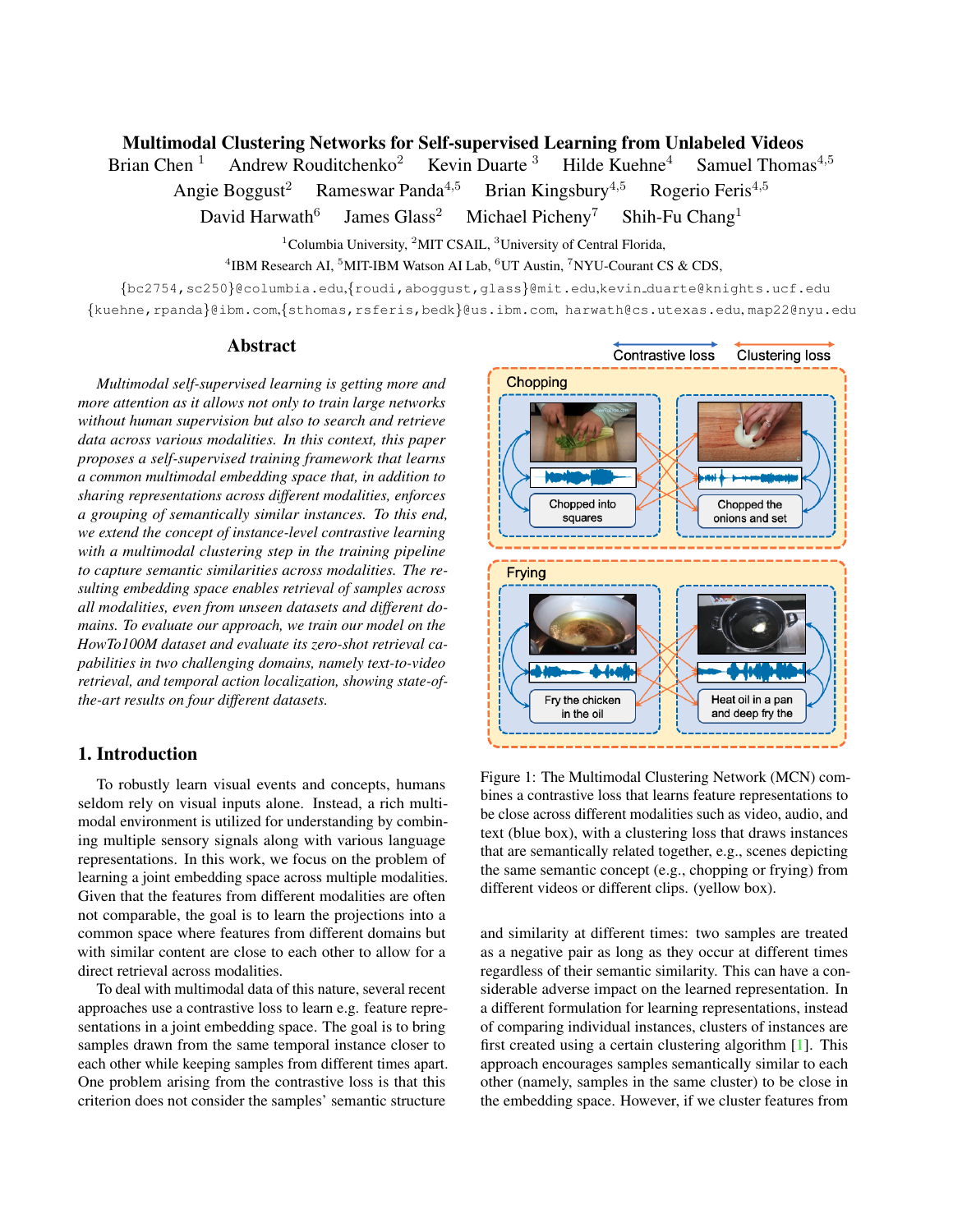<span id="page-1-0"></span>multi-modalities, those clusters would likely emerge only within the modalities separately, clustering audio instances with audio instances, visuals to visuals *etc*. Therefore, a mechanism that pulls the instances from different modalities together is crucial to cluster features from different modalities in a joint space. This leads to our proposed method *Multimodal Clustering Network* (MCN) that treats these two approaches as reciprocal information. Figure [1](#page-0-0) provides a high-level overview of our approach.

To evaluate our proposed method, we address the challenging problem of zero-shot learning in two contexts: multimodal video retrieval and multimodal temporal action localization. We train our system on the HowTo100M dataset[\[9\]](#page-3-1) and evaluate on various downstream tasks. MCN significantly outperforms the best text-to-video retrieval baseline over absolute 3% in recall and outperforms the temporal action localization baseline over 3.1% in recall, both in zeroshot settings.

#### 2. Learning to Cluster Multimodal Data

To effectively construct a *joint representation space* from unlabeled narrated videos, we start with  $n$  narrated video clips. Each video clip is associated with its corresponding visual representation, audio representation and text narration. Given this input, the joint embedding space is learned, where the embeddings of video clips with semantically similar visual, audio, and text content are close to each other and apart when the content is dissimilar, as illustrated in Figure [1.](#page-0-0)

Using notation as in [\[10\]](#page-3-2), let denote video  $v \in V$  as it's corresponding visual representation, let  $a \in \mathcal{A}$  denote its corresponding audio and  $t \in \mathcal{T}$ , its matching text narration generated using an automatic speech recognition (ASR) system. Given a set of  $n$  tuples of associated video, audio and text narrations  $\{(v_i, a_i, t_i)\}_{i=1}^n \in (\mathcal{V} \times \mathcal{A} \times \mathcal{T})^n$ , as shown in Figure [2](#page-2-0) (a), we first construct three parametrized mappings that derive embedding representations from the original video, audio and text signals. Transform  $f: \mathcal{V} \to \mathbb{R}^d$  derives a d-dimensional embedding representation  $f(v) \in \mathbb{R}^d$  from a video clip v, transforms  $g: \mathcal{A} \to \mathbb{R}^d$  and  $h: \mathcal{T} \to \mathbb{R}^d$ , produce similar d-dimensional audio and text embeddings:  $g(a) = z \in \mathbb{R}^d$  and  $h(t) \in \mathbb{R}^d$ . More details about model architectures are in Section [3.](#page-2-1)

Next, we introduce three loss functions to guide and properly situate these embeddings in the joint embedding space. The final model is trained to minimize sum of these losses.

$$
L = L_{MMS} + L_{Cluster} + L_{Reconstruct} \tag{1}
$$

## 2.1. Contrastive Loss for Learning Joint Spaces

To learn a joint space for the three modalities, we compute a contrastive loss on all pairs of modalities,  $(v, t), (t, a), (a, v)$ , as shown in Figure [2](#page-2-0) (b). This loss maximizes the similarity between representations corresponding

to any two modalities from the same instance (video clip) while minimizing the similarity of imposter pairs from the two modalities from one clip of video to another. In this work, we use the Masked Margin Softmax (MMS) function [\[6\]](#page-3-3), which learned embedding vectors' dot product within a batch B. Features from each of the three modalities  $\{V, A, T\}$  are assembled for each batch. The total contrastive loss  $L_{MMS}$  is the sum of pairwise losses using each of the three modalities:

$$
L_{MMS} = L_{ta} + L_{vt} + L_{va} \tag{2}
$$

where  $L_{ta}$ ,  $L_{vt}$ ,  $L_{va}$  represent the loss associated with pairwise modalities  $(t, a), (v, t), (a, v)$  respectively. For a pair of modalities, for example the text and audio modalities, the individual loss  $L_{ta}$  is in turn given as:

$$
L_{ta} = -\frac{1}{B} \sum_{i=1}^{B} \left[ \left( \log \frac{e^{h(\mathbf{t}_i) \cdot g(\mathbf{a}_i) - \delta}}{e^{h(\mathbf{t}_i) \cdot g(\mathbf{a}_i) - \delta} + \sum_{\substack{k=1 \ k \neq i}}^{B} e^{h(\mathbf{t}_k^{imp}) \cdot g(\mathbf{a}_i)} \right) (3)
$$

$$
+ \left( \log \frac{e^{h(\mathbf{t}_i) \cdot g(\mathbf{a}_i) - \delta}}{e^{h(\mathbf{t}_i) \cdot g(\mathbf{a}_i) - \delta} + \sum_{\substack{j=1 \ j \neq i}}^{B} e^{h(\mathbf{t}_i) \cdot g(\mathbf{a}_j^{imp})}} \right) \right]
$$

where  $a_j^{imp}$  represents imposter pairs from two modalities that are sampled from a batch but do not co-occur. By projecting all features to the same space and ensuring that the features across different modalities are comparable.

#### 2.2. Clustering Multimodal Features

To ensure that representations of semantically related instances are close in the learned joint multimodal space, a clustering step is included as part of the training process.

Online K-means clustering. We applied standard clustering algorithm  $k$ -means that takes a set of vectors as input, in our case, the features  $M$  produced by the fused multimodal feature:

$$
M = (f(\mathbf{v}) + g(\mathbf{a}) + h(\mathbf{t}))/3
$$
 (4)

where we take the mean over features from three modalities to represent a multimodal instance. We cluster them into  $k$ distinct groups. More precisely, it outputs a  $d \times k$  centroid matrix  $C = {\mu_1, ..., \mu_k}$  and the cluster assignments  $y_n$ of each multimodal instance  $n$  are defined by solving the following problem:

$$
\min_{C \in \mathbb{R}^{d \times k}} \frac{1}{N} \sum_{n=1}^{N} \min_{y_n \in \{0, 1\}^k} \|M_n - C y_n\|_2^2 \tag{5}
$$

We then acquire a centroid matrix  $C^*$  and a set of assignments  $(y_n^*)_{n \leq N}$ .

Semantic centroid learning. To learn the features closer to its multimodal semantic centroids. We proposed to use the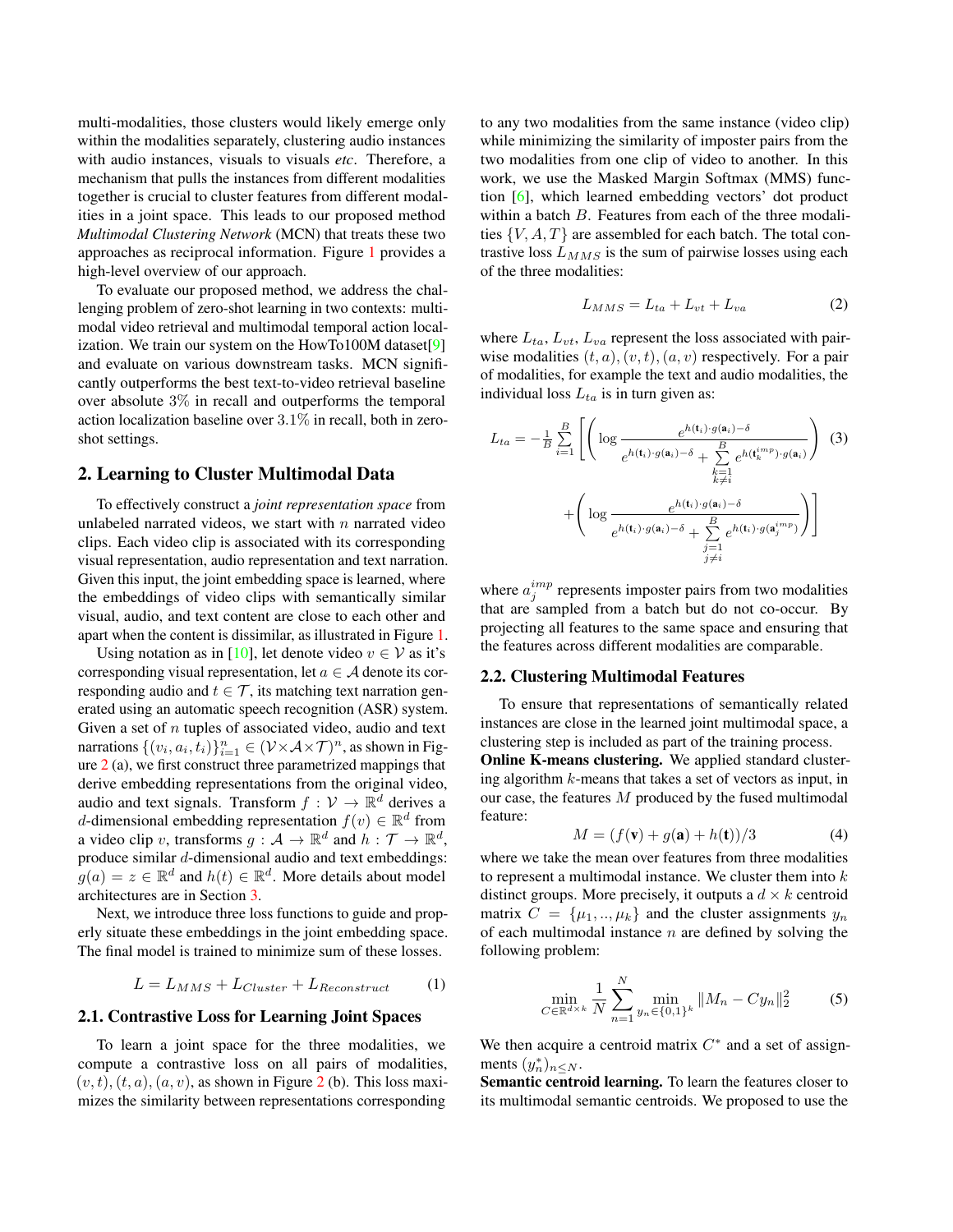<span id="page-2-2"></span><span id="page-2-0"></span>

Figure 2: Illustration of our proposed framework. Our framework comprises four parts: (a) Extracting features from several modalities and projecting them into joint space. (b) Calculating contrastive loss pairwise to pull the features close across modalities. (c) Performing multimodal clustering across features from different domains in a batch. (d) Performing joint prediction across features to multimodal centroids to bring together semantically similar embeddings. (e) Reconstruction loss for regularization. Best viewed in color.

centroid as a contrastive loss reference target. This target pulls the features from three modalities closer to the centroid that is close to their multimodal instance feature  $M_n$  and pushes the features far away from the other centroid. For each modality, for example, the text modalities, the individual loss  $L_t$  is in turn given as:

$$
L_t = -\frac{1}{B} \sum_{i=1}^{B} \log \frac{e^{h(\mathbf{t}_i) \cdot \mu' - \delta}}{\sum_{k=1}^{K} e^{h(\mathbf{t}_i) \cdot \mu_k}}
$$
(6)

where  $\mu'$  is the nearest centroid for the multimodal instance feature  $M_i$  and  $\mu'$ . We later sum over the loss from three modalities:

$$
L_{Cluster} = L_v + L_a + L_t \tag{7}
$$

In the end, the projected features learn to be closer to its centroid feature among the three and also learns to be closer in similar semantics.

Multimodal features reconstruction. We performed a reconstruction loss on top of the common space features from three modalities to stabilize the feature training during clustering. For each modality, for example, the visual modalities, the individual loss  $L_{v'}$  is in turn given as:

$$
L_{v'} = -\frac{1}{B} \sum_{i=1}^{B} ||f'(\mathbf{v}) - f(\mathbf{v})||^2
$$
 (8)

where  $f'(\mathbf{v})$  represented the reconstructed features by feeding v into two linear layers as encoder and decoder. We then sum the loss over each modality:

$$
L_{Reconstruct} = L_{v'} + L_{a'} + L_{t'}
$$
 (9)

### <span id="page-2-1"></span>3. Experiments

#### 3.1. Implementation details

For the visual branch of the proposed MCN model we follow [\[9\]](#page-3-1) and use 2D features from a ResNet-152 model [\[5\]](#page-3-4), along with features from a ResNeXt-101 model [\[3\]](#page-3-5). For the audio branch of the network, we compute log-mel spectrograms and use a pre-trained DAVEnet model [\[4\]](#page-3-6) to extract audio features. For the textual branch, the feature extraction process proposed in [\[9\]](#page-3-1) is adopted to extract text representations: a GoogleNews pre-trained Word2vec model provides word embeddings., followed by a max-pooling over words in a given sentence to extract a sentence embedding.

### 3.2. Datasets

Training Dataset. Our models are trained on the HowTo100M [\[9\]](#page-3-1) instructional video dataset, which contains 1.2M videos along with their corresponding audio that consists of speech and environmental sound and automatically generated speech transcriptions.

Downstream Datasets. For text-to-video retrieval, we evaluate our representations on the following two datasets. The YouCook2 [\[11\]](#page-3-7) dataset contains 3.5K cooking instruction video clips with text descriptions collected from YouTube. The MSR-VTT [\[2\]](#page-3-8) dataset contains 10K human annotated video clip-caption pairs on various topics. For temporal action localization, the following two datasets were eval-uated: The CrossTask [\[13\]](#page-3-9) dataset contains 2.7K instructional videos that cover various topics with manual annotation for each frame. The Mining Youtube [\[8\]](#page-3-10) dataset contains 250 cooking videos, 50 of each task, that are densely annotated.